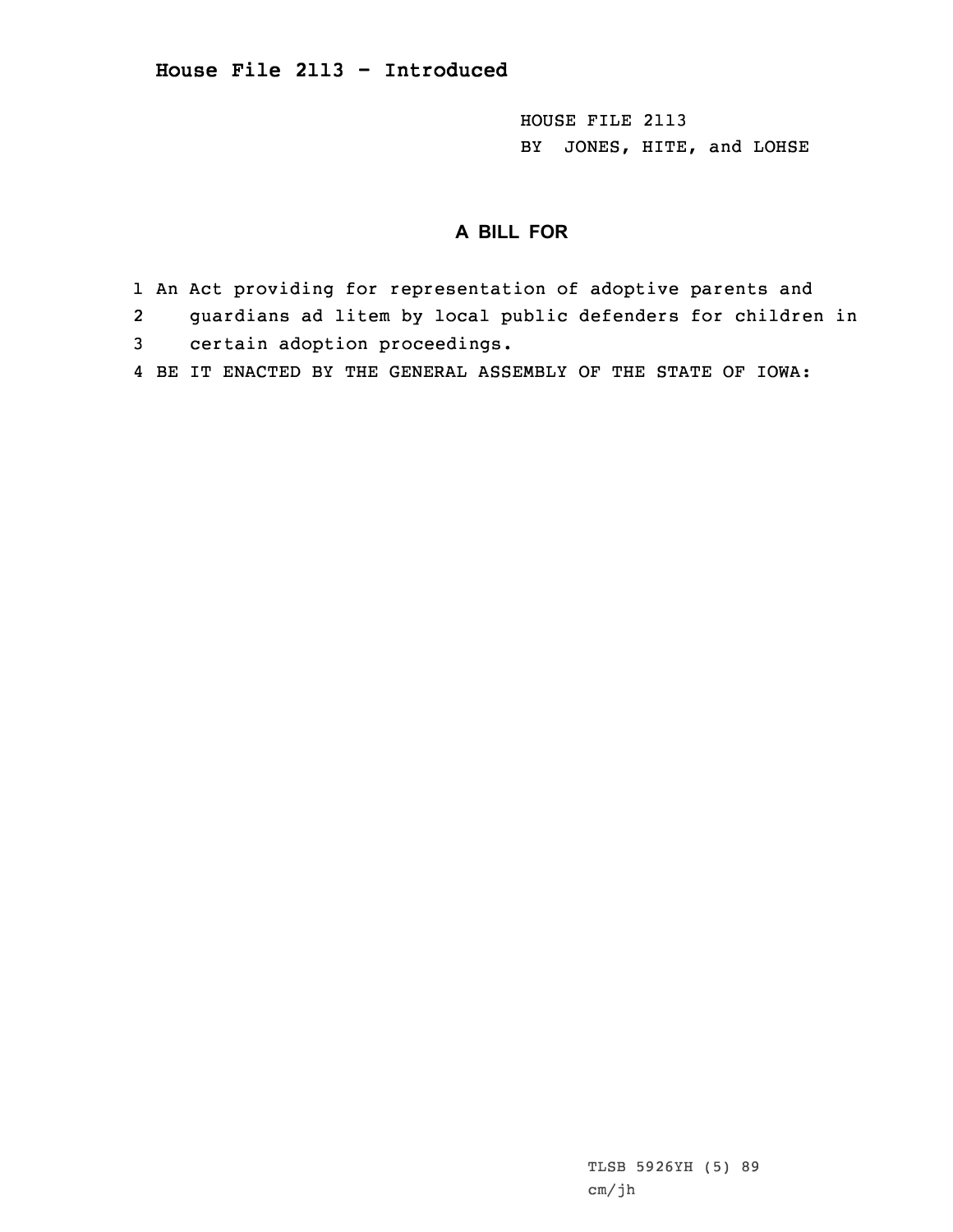1 Section 1. Section 13B.9, subsection 1, paragraphs b and c, 2 Code 2022, are amended to read as follows:

 *b.* Represent an indigent <sup>a</sup> party, upon order of the court, in child in need of assistance, family in need of assistance, delinquency, and termination of parental rights proceedings pursuant to [chapter](https://www.legis.iowa.gov/docs/code/2022/232.pdf) 232 when designated by the state public 7 defender to represent the indigent party in the type of case for that county. The local public defender shall counsel and 9 represent an indigent a party in all proceedings pursuant to chapter 232 to which the local public defender is appointed and prosecute before or after judgment any appeals or other remedies which the local public defender considers to be in the interest of justice unless other counsel is appointed to the case. <sup>A</sup> local public defender office shall represent in <sup>a</sup> 15 subsequent adoption proceeding an indigent a party who files an adoption petition pursuant to [section](https://www.legis.iowa.gov/docs/code/2022/600.3.pdf) 600.3 to adopt <sup>a</sup> child who was the subject of <sup>a</sup> termination of parental rights 18 proceeding pursuant to [chapter](https://www.legis.iowa.gov/docs/code/2022/232.pdf) 232 in which the local public defender office was involved as provided under this paragraph. If <sup>a</sup> conflict of interest arises, the representation shall be 21 provided through referral of the <del>indigent</del> party to outside counsel with whom the state public defender has contracted, subject to the fees for legal services incorporated in the contract.

 *c.* Serve as guardian ad litem for each child in all cases in which the local public defender office is the state public defender's designee. The local public defender shall be responsible for determining who shall perform the duties of the guardian ad litem as defined in [section](https://www.legis.iowa.gov/docs/code/2022/232.2.pdf) 232.2 and shall be responsible for assuring the court that the duties of the guardian ad litem have been fulfilled. <sup>A</sup> local public defender office shall serve as guardian ad litem for each child in <sup>a</sup> subsequent adoption proceeding pursuant to section 600.3 to adopt <sup>a</sup> child who was the subject of <sup>a</sup> termination of parental rights proceeding pursuant to chapter 232 in which

-1-

LSB 5926YH (5) 89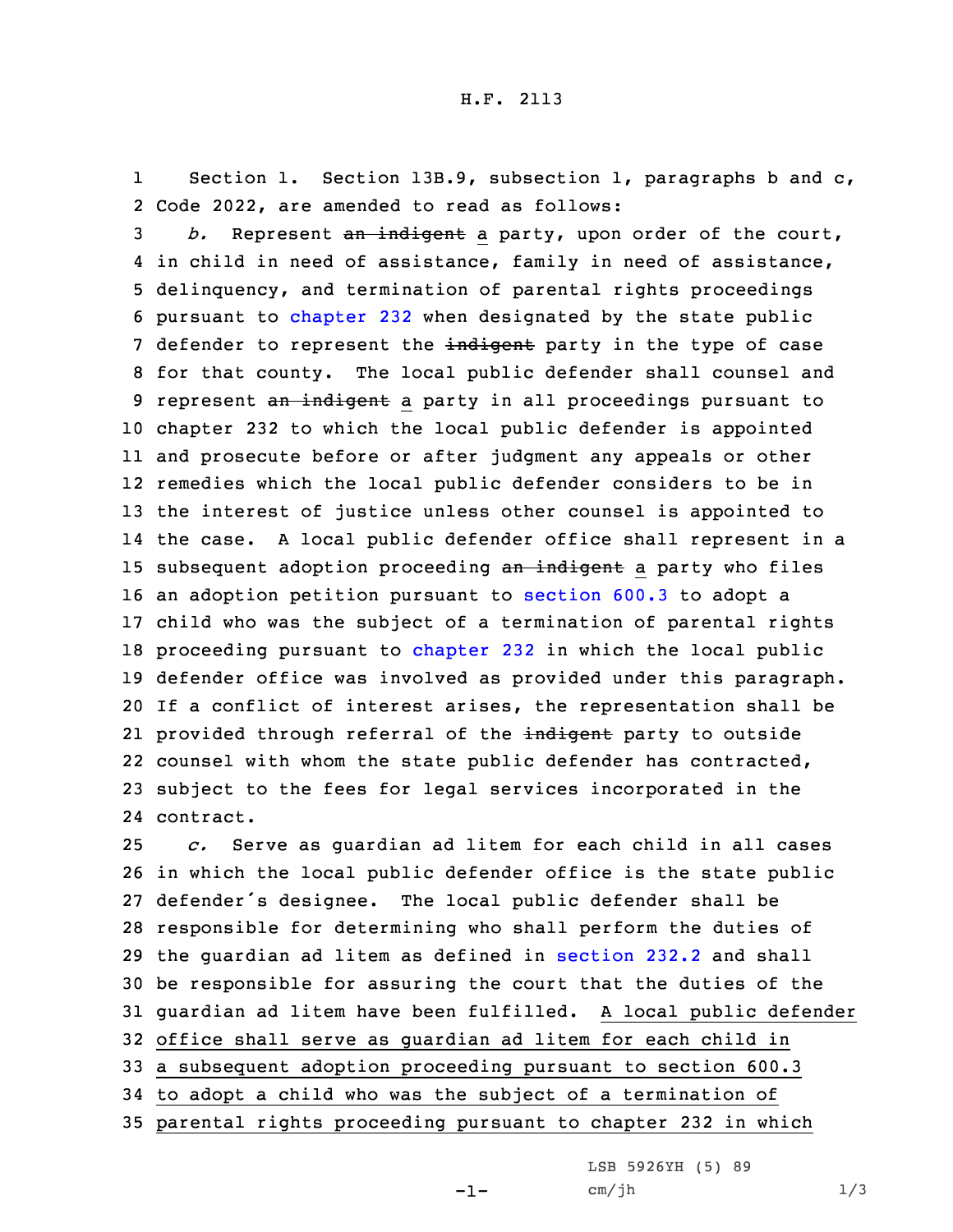H.F. 2113

|   | 1 the local public defender office was involved as provided          |
|---|----------------------------------------------------------------------|
|   | 2 under this paragraph. If a conflict of interest arises, the        |
|   | 3 representation shall be provided through retention of outside      |
|   | 4 counsel to serve as quardian ad litem for the child with whom      |
|   | 5 the state public defender has contracted, subject to the fees      |
|   | 6 for quardian ad litem services incorporated in the contract.       |
| 7 | <b>EXPLANATION</b>                                                   |
| 8 | The inclusion of this explanation does not constitute agreement with |

<sup>9</sup> **the explanation's substance by the members of the general assembly.**

10 This bill provides for the representation of certain parties 11 in adoption proceedings and for <sup>a</sup> guardian ad litem for <sup>a</sup> child 12 in certain adoption proceedings.

 Under current law, <sup>a</sup> local public defender office shall represent an indigent party, upon order of the court, in child in need of assistance, family in need of assistance, delinquency, and termination of parental rights proceedings pursuant to Code chapter 232 (juvenile justice) when designated by the state public defender to represent the indigent party in the type of case for that county. Additionally, <sup>a</sup> local public defender office shall represent in <sup>a</sup> subsequent adoption proceeding an indigent party who files an adoption petition to adopt <sup>a</sup> child who was the subject of <sup>a</sup> termination of parental rights proceeding pursuant to Code chapter 232 in which the local public defender office was involved. If <sup>a</sup> conflict of interest arises, the representation shall be provided through referral of the indigent party to outside counsel with whom the state public defender has contracted, subject to the fees for legal services incorporated in the contract. The bill provides that the local public defender office shall represent any party, by court order, in these proceedings instead of only an indigent party.

 Under current law, <sup>a</sup> local public defender office shall serve as guardian ad litem for each child in all cases in which <sup>a</sup> local public defender office is the state public defender's designee. The local public defender is responsible for

 $-2-$ 

LSB 5926YH (5) 89 cm/jh 2/3